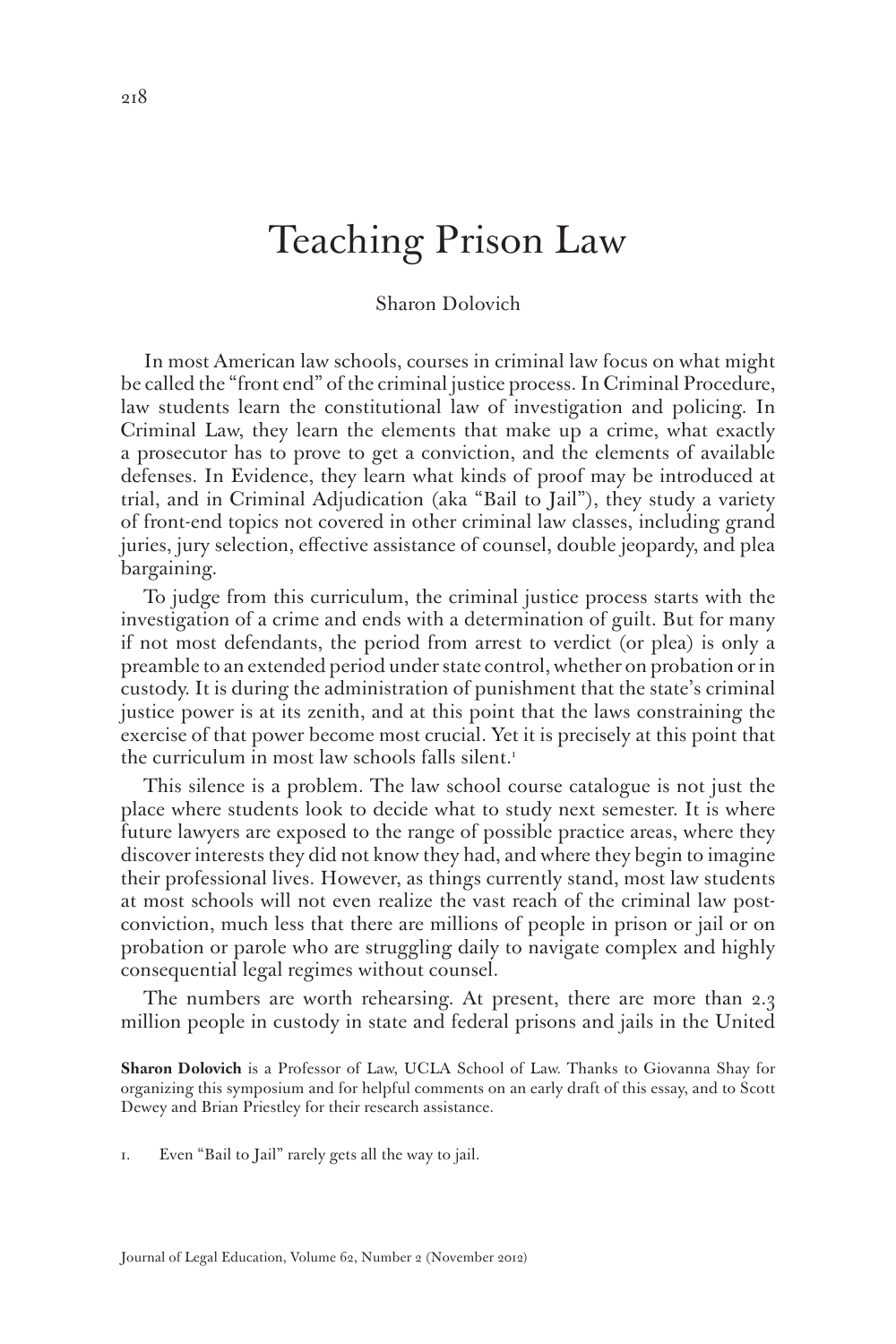States,<sup>2</sup> and another five million or so on probation or parole.<sup>3</sup> Every year, between 650,000 and 700,000 people are released from prison, and another 12 to 13 million churn through the nation's jails.4 Even granting the likelihood of many repeat players, this is an enormous number of people.5 And for the most part, these are people uniquely unqualified to protect their own legal interests. In the United States, those who end up under criminal justice control are disproportionately likely to be suffering from drug addiction,<sup>6</sup> severe mental illness,<sup>7</sup> and/or learning disabilities;<sup>8</sup> to be indigent, unskilled,

- 2. The Pew Center on States, One in 100: Behind Bars in America  $\frac{1}{2}$  (2008) ("With 1,596,127 in state or federal prison custody, and another 723,131 in local jails, the total adult inmate count at the beginning of 2008 stood at 2,319,258.").
- 3. Lauren E. Glaze & Thomas P. Bonczar, Bureau of Justice Statistics, Probation and Parole in the United States, 2010, at 1, 30 app. tbl. 2, 40 app. tbl. 12, *available at* http://bjs.gov/content/ pub/pdf/ppus10.pdf (finding 4,055,514 adults on probation and 840,676 adults on parole in the United States as of December 31, 2010, for a total of 4,887,900 adults under community supervision).
- 4. *See* William J. Sabol & Heather Couture, U.S. Bureau of Justice Statistics, Prison Inmates at Midyear 2007 4 tbl. 4 (2007), *available at* http://bjs.ojp.usdoj.gov/content/pub/pdf/pim07. pdf (revised June 2008) (reporting that since 2000, an average of around 650,000 people have been released annually from American prisons); Todd S. Minton, Bureau of Justice Statistics, Jail Inmates at Midyear 2009—Statistical Tables 2 (June 2010), *available at* http:// bjs.ojp.usdoj.gov/content/pub/pdf/jim09st.pdf (reporting that "[l]ocal jails admitted an estimated 12.8 million persons during the 12 months ending June 30, 2009, or about 17 times the size of the inmate population  $(767,620)$  at midyear").
- 5. *See* Thomas P. Bonczar, Bureau of Justice Statistics, Prevalence of Imprisonment in the U.S. Population, 1974-2001, at 1 (Aug. 2003), *available at* http://bjs.ojp.usdoj.gov/content/pub/ pdf/piusp01.pdf ("At yearend 2001 there were 1,319,000 adults confined in State or Federal prison and an estimated 4,299,000 living former prisoners. A total of 5,618,000 U.S. adult residents, or about 1 in every 37 U.S. adults, had ever served time in prison.").
- 6. *See* Christopher J. Mumola & Jennifer C. Karberg, Special Report: Drug Use and Dependence, State and Federal Prisoners 2004, at 6 (Bureau of Justice Statistics Oct. 2006), *available at* http://bjs.ojp.usdoj.gov/content/pub/pdf/dudsfp04.pdf (revised Jan. 19, 2007); Jennifer C. Karberg & Doris J. James, Special Report: Substance Dependence, Abuse, and Treatment of Jail Inmates 2002, at 1–2 (Bureau of Justice Statistics July 2005), *available at* http://bjs.ojp.usdoj.gov/content/pub/pdf/sdatji02.pdf.
- 7. *See* Terry A. Kupers, What To Do With the Survivors? Coping With the Long-Term Effects of Isolated Confinement, 35 Crim. Just. & Behav. 1005, 1008 (2008) (citing Lauren E. Glaze & Doris J. James, Bureau of Justice Statistics, Mental Health Problems of Prison and Jail Inmates (Sept. 2006), *available at* http://bjs.ojp.usdoj.gov/content/pub/pdf/mhppji.pdf (revised Dec. 14 2006)).
- 8. *See* Laura M. Maruschak, Medical Problems of Prisoners 2 (Bureau of Justice Statistics Apr. 2008), *available at* http://bjs.ojp.usdoj.gov/content/pub/pdf/mpp.pdf (reporting that "[l]earning was the most commonly reported impairment among state and federal inmates (23 percent and 13 percent respectively)"); Laura M. Maruschak Medical Problems of Jail Inmates 1 (Bureau of Justice Statistics Nov. 2006), *available at* http://bjs.ojp.usdoj.gov/ content/pub/pdf/mpji.pdf (reporting that an "estimated 227,200 jail inmates reported having impaired functioning, most commonly a learning impairment (22 percent), such as dyslexia or attention deficit disorder, or having been enrolled in special education classes").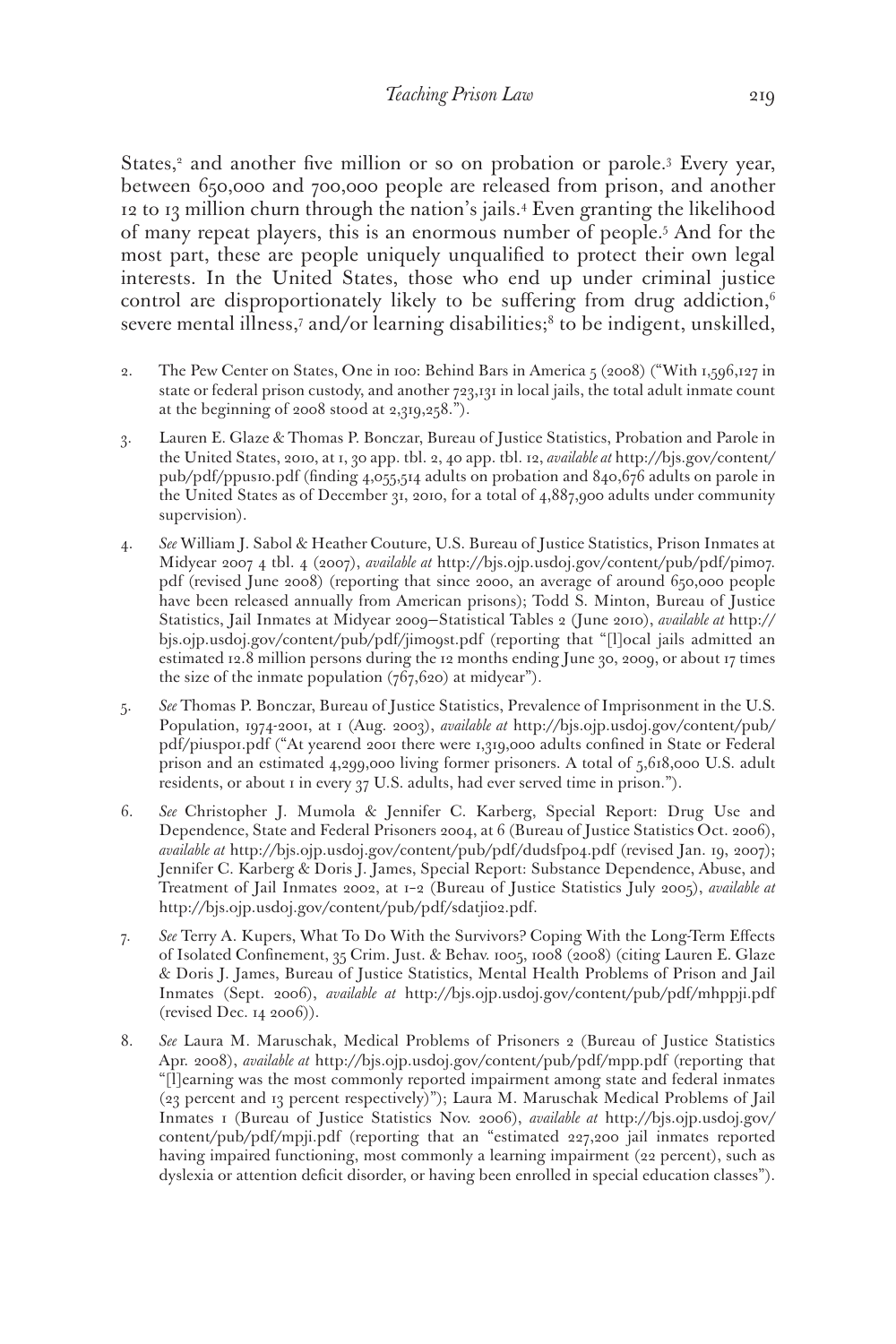under-educated,9 and/or illiterate.10 If ever a group had an urgent and unmet legal need, this is it.

It might be wondered: Is there really enough material here for an entire semester's worth of study? This is like asking whether there is enough material for a whole course on business law. This latter inquiry, of course, is laughable; most law schools today offer a wide array of business law courses, enough for a whole curriculum.<sup>11</sup> Were there as much collective interest in the legal needs of people with criminal convictions, one could readily imagine an equally rich curriculum covering the back end of the criminal justice system. Such a curriculum could include courses on sentencing,<sup>12</sup> on habeas, on prisoners' constitutional rights, and on prison oversight and administration.13 Parole alone is an institution with sufficient legal complexity to merit a course to itself. Such a class could cover the creation and operation of parole boards; the statutory and constitutional standards, both substantive and procedural, by which parole decisions are made and parole revoked; the legal burdens on parolees; and the administration of the parole system in general. A course on post-conviction legal rehabilitation could cover the law and procedure of pardons, clemency, expungements, certificates of rehabilitation, and so on. A class on the business law of corrections could cover the host of economic issues arising from the administration of the penal system, including procurement, financing, and privatization as well as the structure and influence of prison guard unions, the use of prison labor, and "pay to stay" programs.14 Other courses could address the (considerable) collateral consequences of a criminal conviction;15 penal practice in a comparative/international perspective; and

9. *See* Joan Petersilia, When Prisoners Come Home: Parole and Prisoner Reentry 4 (2003) ("Fully one-third of all prisoners were unemployed at their most recent arrest, and just 60 percent of inmates have a GED or high school diploma (compared to 85 percent of the U.S. adult population).").

- 11. These courses typically include corporations, secured transactions, securities regulation, antitrust, bankruptcy, and tax, among others.
- 12. The law surrounding the use of sentencing guidelines alone may merit its own course, as would, of course, the law of the death penalty.
- 13. *See*, *e.g.*, Symposium, Opening Up a Closed World: A Sourcebook on Prison Oversight, 30 Pace L. Rev. 1383 (2010).
- 14. *See, e.g.*, Jennifer Medina, In California, a Plan to Charge Inmates for Their Stay, N.Y. Times, Dec. 11, 2012.
- 15. *See*, *e.g.*, Invisible Punishment: The Collateral Consequences of Mass Imprisonment 120 (Marc Mauer & Meda Chesney-Lind eds., New Press 2002). It is hard to overstate the breadth of the legal disabilities placed on people with criminal convictions in the United States. The American Bar Association Criminal Justice Section has pursued a project to catalogue all state and federal statutes and regulations that impose legal consequences on the fact of a criminal conviction. *See* Project Website, *available at* http://isrweb.isr.temple. edu/projects/accproject/. As of May 2011, the project had catalogued over 38,000 such provisions.

<sup>10.</sup> *Id.*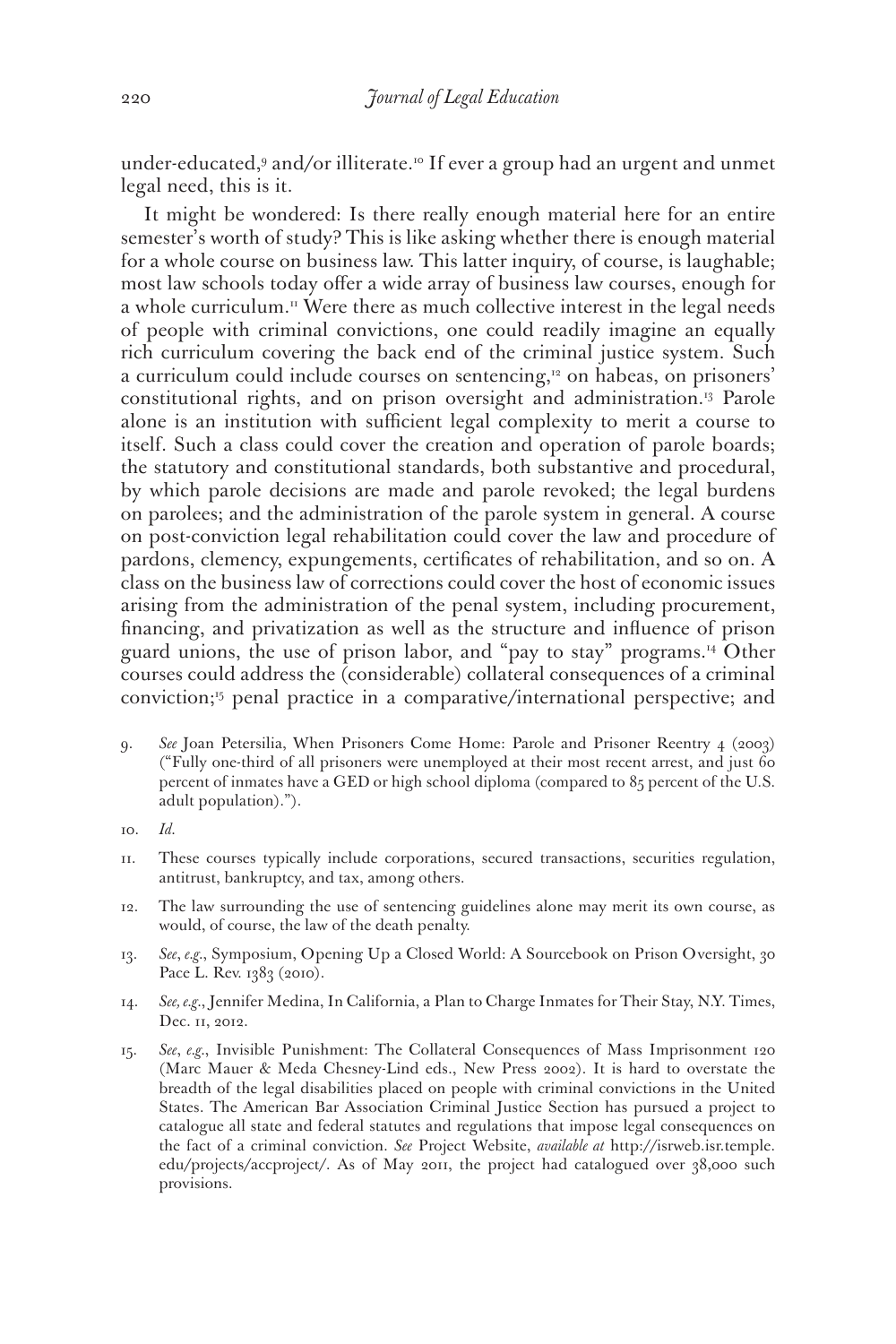the race and gender dimensions of incarceration and of penal policy more broadly.<sup>16</sup>

I am not proposing here that all law schools go this far—although it would be a welcome development if one or more schools were to build a specialized curriculum in this area, and, indeed, if faculty who teach in areas with significant implications for prisoners were to incorporate prisoners' rights topics into their regular course coverage. This latter reform—recently proposed by Giovanna Shay<sup>17</sup>-could encompass a surprisingly wide array of courses in the standard law school curriculum. To name just a few: In Family Law, students could learn about "termination of incarcerated parents' parental rights and corrections policies regarding family visitation";18 in Administrative Law, about the prison exception to state and federal Administrative Procedure Acts,<sup>19</sup> and the distinctive "some evidence" standard of review applied to cases involving prison disciplinary hearings;<sup>20</sup> in Civil Procedure, about the Supreme Court's unusual interpretation of Rule  $56<sup>21</sup>$  in cases involving prisoners;<sup>22</sup> in Federal Courts, about the limits imposed by the Prison Litigation Reform Act (PLRA) on federal courts' authority in the prison context; and in First Amendment, about the scope of constitutional protection afforded prisoners' rights of expression,<sup>23</sup> association,<sup>24</sup> and religion,<sup>25</sup> as well the media's right of access to prisons and jails.26 Classes in Labor Law could include coverage of the vexing issue of prison labor; and classes in Remedies could cover

- 16. The post-conviction arena also has rich clinical possibilities.
- 17. Giovanna Shay, Why Do Law Schools Overlook the Incarcerated? Prawfsblawg (June 1, 2011), *available at* http://prawfsblawg.blogs.com/prawfsblawg/2011/06/why-do-law-schoolsoverlook-the-incarcerated.html.
- 18. *Id.*
- 19. On this point, see Giovanna Shay, Ad Law Incarcerated, 14 Berkeley. J. Crim. L. 329, 344-61  $(2009).$
- 20. Superintendent, Massachusetts Correctional Institution, Walpole v. Hill, 472 U.S. 445, 455  $(1985)$ .
- 21. *See* Fed. R. Civ. P. 56 (Summary Judgment).
- 22. *See* Beard v. Banks, 548 U.S. 521, 530 (2006) (plurality opinion) (holding that, although "all justified inferences" must be drawn in favor of the party challenging summary judgment, in cases involving prisoners, inferences concerning "disputed matters of professional judgment" must be drawn in favor of defendants).
- 23. *See* Turner v. Safley, 482 U.S. 78, 89 (1987) (holding that regulations that burden prisoners' constitutional rights may nonetheless be upheld if they are "reasonably related to legitimate penological interests").
- 24. *See* Overton v. Bazzetta, 539 U.S. 126, 132-33 (2003) (applying Turner to First Amendment claims of intimate association).
- 25. *See* O'Lone v. Estate of Shabazz, 482 U.S. 342, 350-54 (1987) (applying Turner to First Amendment freedom of religion claims); 42 U.S.C. §§ 2000cc-2000cc-5 (Protection of religious exercise of institutionalized persons).
- 26. *See* Pell v. Procunier, 417 U.S. 817, 834 (1974) (holding that the media has "no constitutional right of access to prisons or their inmates beyond that afforded the general public").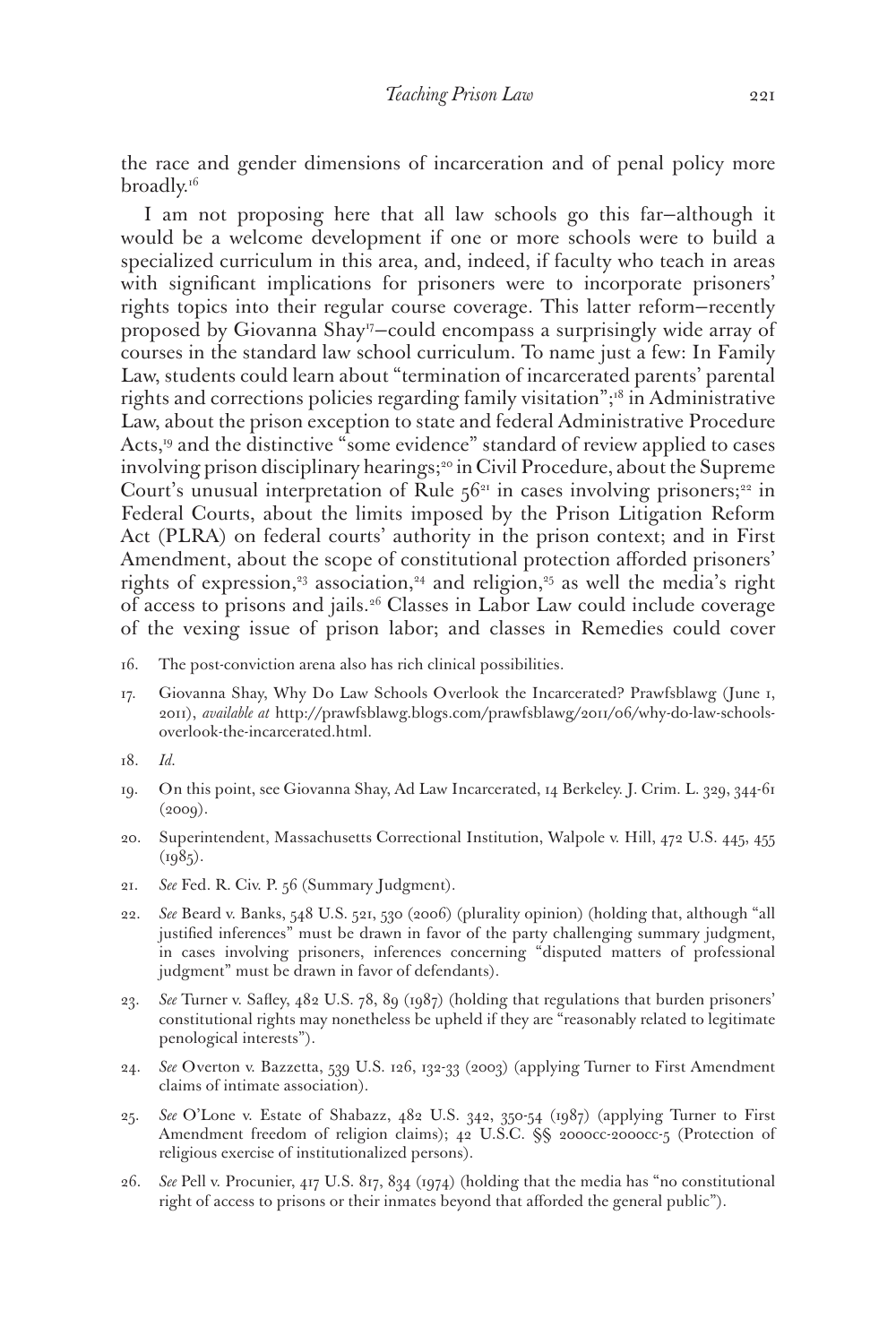structural injunctions in the prison context, as well as the particular remedy of the Prisoner Release Order, authorized in very narrow circumstances by the PLRA<sup>27</sup> and upheld  $5-4$  by the Supreme Court (over vociferous dissent) as applied to the massive California prison system in 2011.<sup>28</sup> And of course, Constitutional Law could expand its coverage of the substantive protections of the Bill of Rights to include the Eighth Amendment,<sup>29</sup> and "Bail to Jail" could as a regular matter include a unit on jail.<sup>30</sup>

Expanding the coverage of standard law school classes in this way would considerably widen the number of future lawyers exposed to legal issues facing prisoners. In the meantime, I propose a more modest reform: that some class or classes covering the "back end" of the criminal justice system be routinely offered in all American law schools. And I would further suggest that, if law schools were to offer just one class in this area, that class ought to focus on the law governing prisons. Some readers might argue that it is the death penalty, and not prison law, that should be the priority if a school had to choose.<sup>31</sup> And certainly, it is hard to think of an exercise of state power more intrusive and extreme than the deliberate execution of a fellow citizen.<sup>32</sup> But incarceration is a close second. And by contrast with capital punishment, the imposition of which is relatively rare, every day around the country trial judges collectively sentence hundreds and even thousands of people to jail or prison.33 Again, the numbers tell the story. There are at present around 3100 people on death rows

- 27. 18 U.S.C. § 3626(a)(3) (2011).
- 28. *See* Brown v. Plata, 131 S. Ct. 1910 (2011); *id.* at 1950 (Scalia, J., dissenting); *id.* at 1959 (Alito, J., dissenting).
- 29. U.S. Const. Amend. VIII ("Excessive bail shall not be required, nor excessive fines imposed, nor cruel and unusual punishments inflicted.").
- 30. Block v. Rutherford, 468 U.S. 576 (1984) is a particularly rich case for this purpose. In addition to covering an important legal issue—the scope of pretrial detainees' right to contact visits with loved ones—Block serves as an effective introduction to the field. It does so by addressing in short order several key themes, including: the high degree of judicial deference afforded prison officials; the (low) standard of review for cases brought by people in custody; the difference between pretrial detainees and convicted criminal offenders for constitutional rights purposes; and the relevance of cost considerations to the scope of constitutional protections for incarcerated people.
- 31. Ideally, of course, a law school would not have to choose, since both areas are of vital national importance.
- 32. I use the term "citizen" here not in the narrow legal sense, but broadly, to include all people who live together in a political community.
- 33. In 2006 alone, more than 840,000 people were convicted of felonies and sentenced to some period of confinement. *See* Sean Rosenmerkel, Matthew Durose & Donald J. Farole, Jr., Felony Sentences in State Courts, 2006—Statistical Tables 9 (Table 1.6) (Bureau of Justice Statistics Dec. 30, 2009). This figure does not include misdemeanants. Of these 840,000, approximately 460,000 were sent to state prison, with an average sentence of 4 years and 11 months. *Id.* at 2, 5–6 (Tables 1.2.1 and 1.3).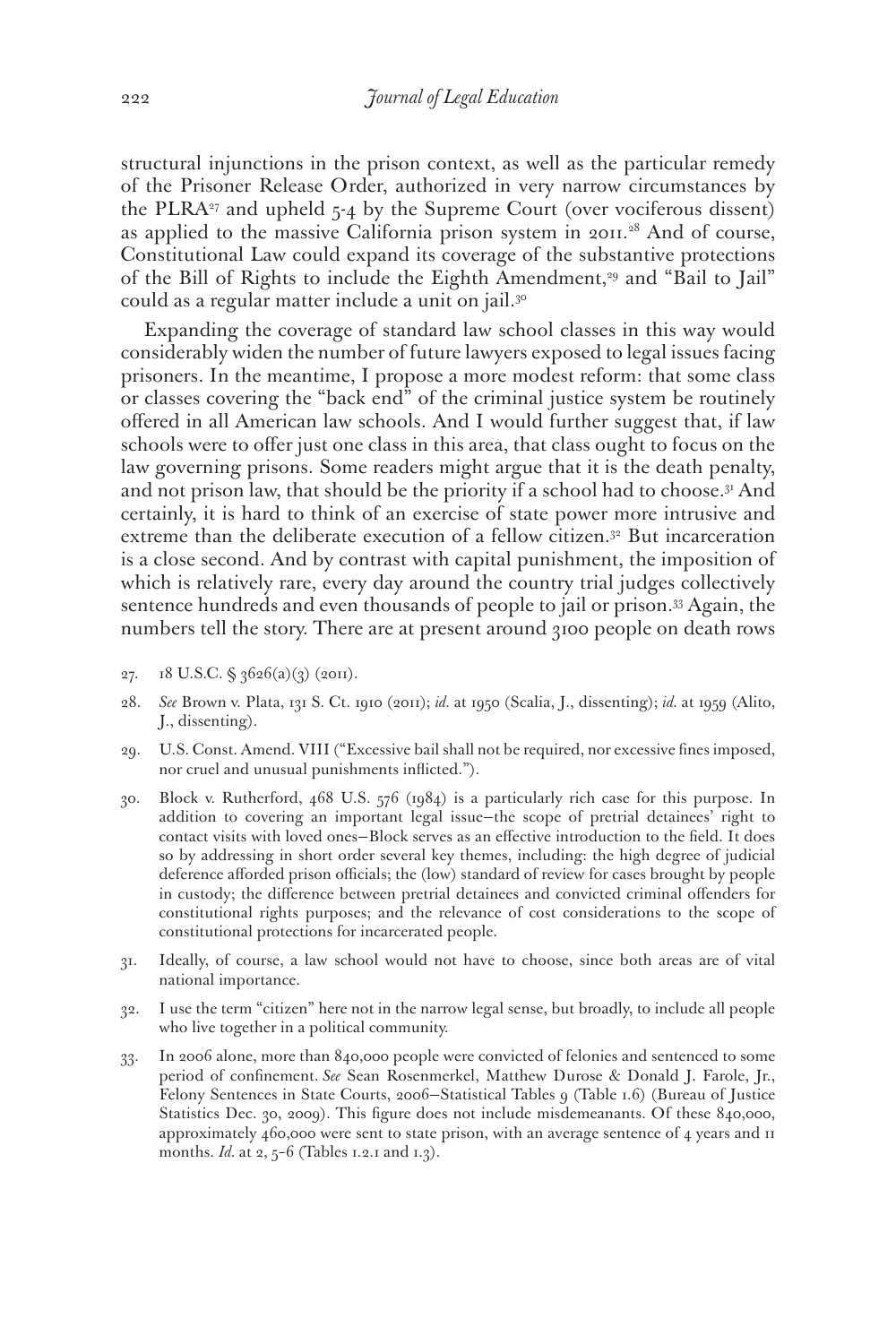across the United States.34 This is a relatively small group even compared with those people doing life without parole (LWOP), who currently number just over 41,000.35 And people with LWOP make up only 1.4 percent of the entire incarcerated population, which, as already noted, includes over 2.3 million people.

What might a course in prison law look like? As with any law school class, the structure and coverage would vary according to the professor's inclination. I teach a four-unit lecture class called Prison Law & Policy.36 This course begins with a unit on sentencing, which typically covers the late  $20<sup>th</sup>$  century shift from indeterminate to determinate sentencing (as a way of accounting for the dramatic increase in the American prison population over the past four decades), Eighth Amendment challenges to noncapital sentences, and the legitimacy of risk-based diversionary sentences. It then moves through the history of prisoners' rights litigation from the post-Civil War era to the present, before embarking on the heart of the course, which is a long unit on prisoners' constitutional rights. This section generally covers First Amendment expression and association, Fourteenth Amendment procedural due process and Equal Protection, the right of access to the courts, and Eighth Amendment challenges to prison conditions and excessive use of force.37 The course ends with various procedural topics, including qualified immunity and the PLRA.

I have already touched on a number of reasons why prison law ought to be a standard part of the law school curriculum, including the sheer number of people in custody, the extreme vulnerability of this population, and its enormous unmet legal need. But there are other reasons as well. For one thing, at any given time, every law school has a substantial subset of students planning careers in criminal law, and anyone who intends to work in this field in any capacity should be exposed to the realities of the American prison system and its governing legal framework. In all but the rarest cases, a criminal defense attorney's clients will do time in custody (whether jail or prison or both<sup>38</sup>), and for these lawyers, some understanding of the experience and legal status of incarcerated people will add immeasurably to the quality of their representation. As for prosecutors, who will spend their careers sending people to prison, the value of a class in this area—and the understanding of

- 34. *See* Tracey L. Snell, Capital Punishment 2009—Statistical Tables 1 (Bureau of Justice Statistics Dec. 2010) (finding 3,173 federal or state prison inmates on death row as of Dec. 31, 2009).
- 35. *See* Ashley Nellis & Ryan S. King, Sentencing Project, No Exit: The Expanding Use of Life Sentences in America 9-10 (Figure 2) (July 2009), *available at* http://www.sentencingproject. org/doc/publications/publications/inc\_noexitseptember2009.pdf.
- 36. I also teach a seminar on the Eighth Amendment as it applies to prison sentences and prison conditions. Please contact me via email if you are interested in seeing either syllabus.
- 37. The contents of this section will often vary to account for live issues in the Supreme Court.
- 38. *See* Sharon Dolovich, Strategic Segregation in the Modern Prison, 48 Am. Crim. L. Rev. 1, 4 n.14 (2011) (explaining the difference between jails and prisons).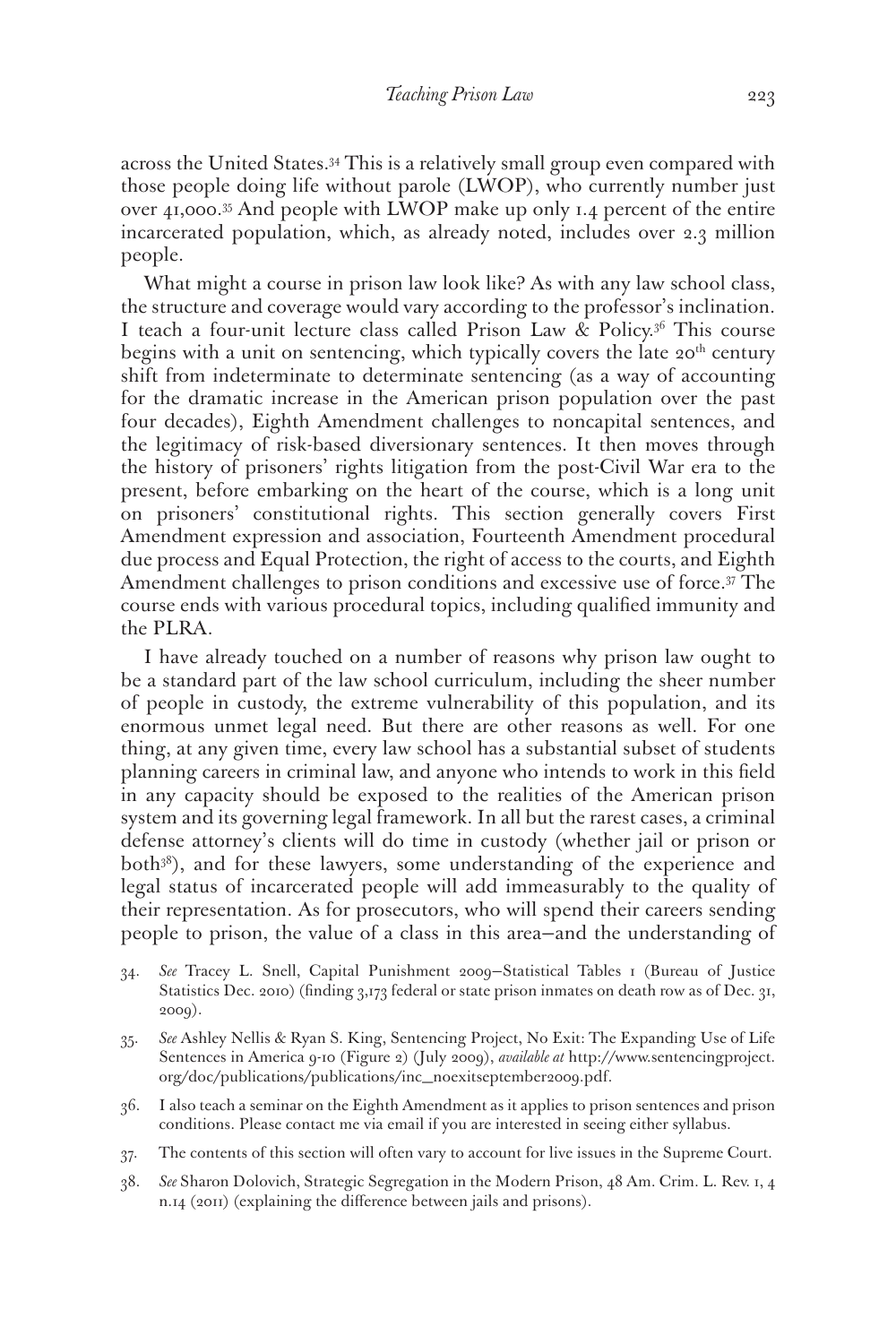the prison experience it would convey—should go without saying. The same is true for future judges, who will sentence people to prison or entertain their criminal appeals, and for future legislators—most of whom are lawyers—who will help to craft the sentencing policies in their jurisdictions.

Future criminal law practitioners are not the only law students who would benefit from an understanding of the prison system and its governing laws. For many lay people, the criminal law is the most salient component of the legal system, the aspect of state power that most commonly comes to mind when a person imagines "the law." As a result, even lawyers whose work has nothing to do with criminal law may be called upon to account for the nation's prison system—the biggest in the world—and the conditions that prevail in prisons and jails around the country, which to many observers appear inhumane and in some cases even to constitute torture.39 That lawyers in general should have

39. Among other things, rape and other forms of sexual assault are endemic in U.S. prisons and jails, and health care is frequently so inadequate that people routinely suffer greatly and even die for want of basic medical attention. As to rape, a 2007 survey conducted by the Bureau of Justice Statistics (BJS) estimated that more than 60,000 people serving time in prison annually experience some form of sexual misconduct. Allen J. Beck & Paige M. Harrison, Special Report: Sexual Victimization in State and Federal Prisons Reported by Inmates, 2007, at 1 (Bureau of Justice Statistics 2007), *available at* http://bjs.ojp.usdoj.gov/ content/pub/pdf/svsfpri07.pdf (revised Apr. 9, 2008). The definitions used by BJS did not even account for sex that takes place in protective pairings, in which prisoners frequently consent to sex (often experienced as serial rape) only to avoid more violent sexual assaults, and the data only identifies the number of victims rather than the number of incidents, despite the fact that "[o]nce raped, an inmate is likely to be marked as a victim and abused repeatedly." Stop Prisoner Rape, PREA Update: Unique Opportunity to Stimulate Reform 6 (2008), *available at* http://www.justdetention.org/pdf/PREA\_Update\_June\_2008.pdf; *see also* Stephen "Donny" Donaldson, A Million Jockers, Punks, and Queens, *in* Prison Masculinities 118, 119—120 (Don Sabo, Terry A. Kupers & Willie London eds., Temple Univ. Press 2001) (discussing protective pairings). Anecdotal evidence suggests that the actual number of sexual assault victims in prison is higher, and in some cases far higher, than BJS estimates. The sexual abuse can also be relentless. For example, Roderick Johnson, "a black gay man with a gentle manner," spent 18 months in a Texas prison as a sex slave to the Gangster Disciples prison gang. Adam Liptak, Ex-Inmate's Suit Offers View into Sexual Slavery in Prisons, N.Y. Times, Oct. 16. 2004, at A1. During this period, Johnson was repeatedly gang-raped in the prison's cells, stairwells, and showers. *Id.* A 2001 Human Rights Watch report documented similar cases of sexual slavery in prisons in Illinois, Michigan, California, and Arkansas as well as Texas, where, according to prisoners' reports, sexual slavery is "commonplace in the system's more dangerous prison units." Human Rights Watch Report, No Escape: Male Rape in U.S. Prisons 14 (Apr. 2001), *available at* news. findlaw.com/cnn/docs/hrw/hrwmalerape0401.pdf. As to medical care, there are endless examples of such preventable suffering in American prisons and jails. *See* Benjamin Fleury-Steiner with Carla Crowder, Dying Inside: The HIV/AIDS Ward at Limestone Prison 177-80 (Univ. of Michigan Press 2008) (providing "snapshots" of "institutional problems associated with penal health bureaucracies in the contemporary United States"). To take just two such examples, Brian Tetrault, jailed for burglary and suffering from Parkinson's disease, died in a cell in upstate New York after jail staff cut off the medications he needed to control the disease. Paul von Zielbauer, As Health Care in Jails Goes Private, 10 Days Can Be a Death Sentence, N.Y. Times, Feb. 27, 2005, at A1. Although Tetrault quickly slid "into a stupor, soaked in his own sweat and urine" and unable to move, jail nurses "dismissed him as a faker." *Id.* While Tetrault was in this incapacitated condition, a jail nurse wrote in the log that he "[c]ontinues to be manipulative." *Id.* And Diane Nelson, held in a jail in Pinnelas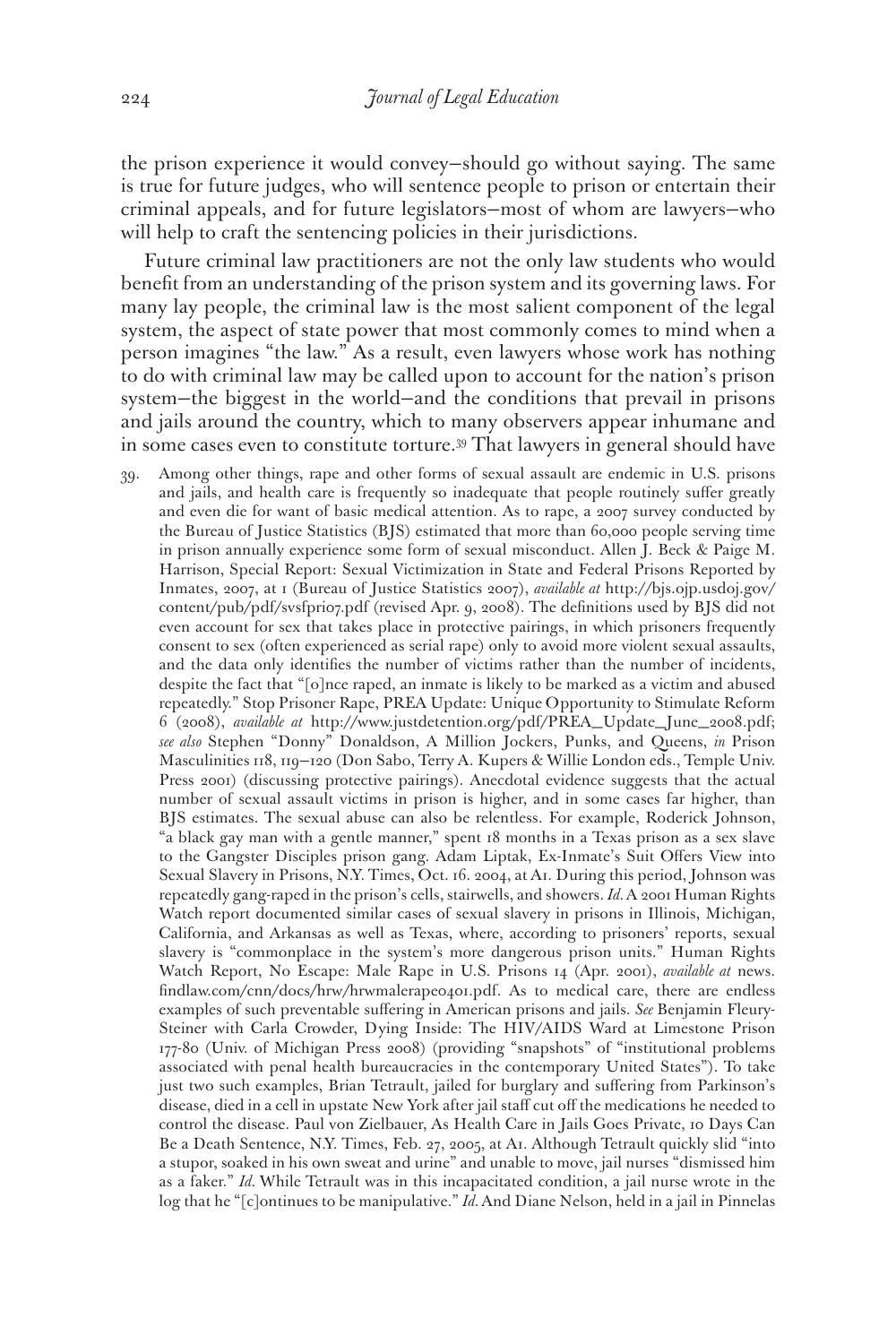to answer for the law's seeming inability to rein in the penal system's worst abuses is not unreasonable. The very first line of the Preamble to the ABA's Model Rules of Professional Conduct states that a lawyer wears many hats: she is at once "a representative of clients, an officer of the legal system and a public citizen having special responsibility for the quality of justice."40 In prisons and jails, the power of the state is at its apex. When the conditions of confinement in these houses of detention routinely put hundreds of thousands of people at substantial risk of serious harm, it is appropriate to regard this situation as a failure of law. If individual lawyers are not responsible for this circumstance, they ought at a minimum to understand it.

There is a further aspect of the American penal system that is important for future lawyers to understand: the considerable overrepresentation among American prisoners of people of color, African Americans in particular. Although African Americans make up no more than 13 percent of the nation's

Plata v. Schwarzenegger, No. C01-1351 TEH, 2005 U.S. Dist. LEXIS 43796, at \*2-3 (N.D. Cal. Oct. 3, 2005). So extreme were the failures of the California prison health care system that the allegations of unconstitutionality raised in a class action brought by state prisoners were not even contested by the government, which instead stipulated to the constitutional violations. Even the Supreme Court has not hesitated to use the word torture in this context. *See*, *e.g.*, Brown v. Plata, 131 S.Ct. 1910, 1928 (2011) (commenting that "[a] prison's failure to provide sustenance for inmates may actually produce physical torture or a lingering death; [j]ust as a prisoner may starve if not fed, he or she may suffer or die if not provided adequate medical care.") (internal citation and quotation marks omitted). *See also* Atul Gawande, Hellhole: The United States Holds Tens of Thousands of Inmates in Long-Term Solitary Confinement: Is This Torture? The New Yorker, Mar. 30, 2009, at 36 (answering in the affirmative the question posed in the article's title).

40. The American Bar Association Model Rules of Professional Conduct, Preamble: A Lawyer's Responsibilities, para. 1. As paragraph 6 of the Preamble goes on to explain:

> As a public citizen, a lawyer should seek improvement of the law, access to the legal system, the administration of justice and the quality of service rendered by the legal profession. . . . In addition, a lawyer should further the public's understanding of and confidence in the rule of law and the justice system because legal institutions in a constitutional democracy depend on popular participation and support to maintain their authority.

County, Florida, died of a heart attack ten days after being admitted, "after nurses failed for two days to order the heart medication her private doctor had prescribed." *Id.* When Nelson collapsed, a nurse told her to "'[s]top the theatrics.'" *Id.* In Dying Inside, Benjamin Fleury-Steiner reports "catastrophic" medical care in prisons and jails around the country and describes what he calls "the normalization of preventable suffering and death behind bars by overwhelmed medical personnel." Fleury-Steiner with Crowder, *supra*, at 5. In 2005, one federal court judge in California found as

<sup>&</sup>quot;an uncontested fact that, on average, an inmate in one of California's prisons needlessly dies every six to seven days due to constitutional deficiencies in the [California Department of Corrections and Rehabilitation's] medical delivery system. This statistic, awful as it is, barely provides a window into the waste of human life occurring behind California's prison walls due to the gross failures of the medical delivery system."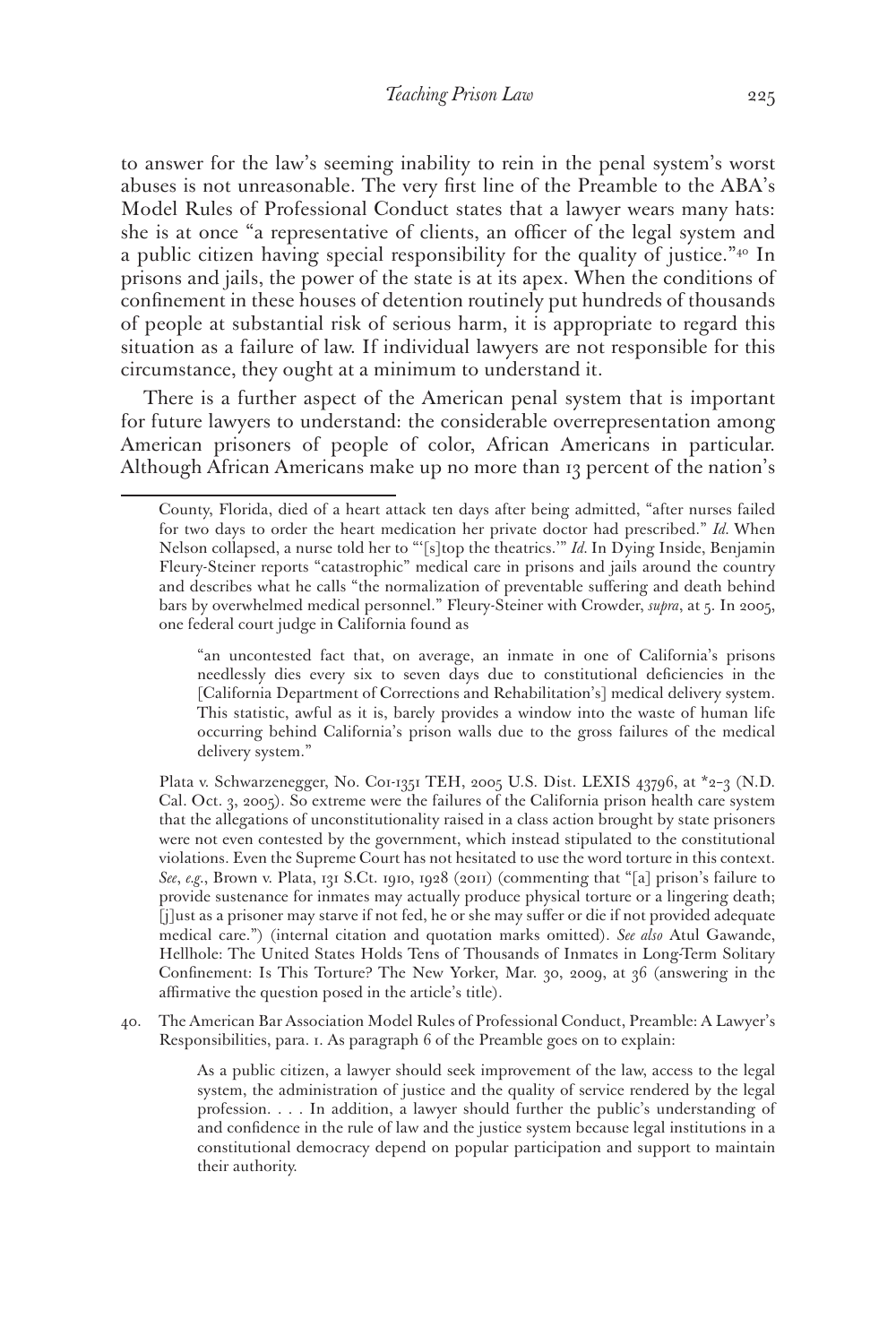population, they comprise almost 40 percent of the people behind bars.<sup>41</sup> Perhaps even more telling, African Americans comprise roughly 48 percent of all lifers, and more than 56 percent of the people serving life without the possibility of parole.42 It is no exaggeration to call the mass incarceration of people of color the premier civil rights issue of the 21<sup>st</sup> century. Over the past several decades, it has come to be taken for granted that future lawyers should understand the law's role in regulating and maintaining racial inequality. For this reason, law schools routinely offer courses that expose and dissect the legal mechanisms of racial discrimination. The central role the penal system plays in the lives of an enormous number of African Americans, young men in particular,<sup>43</sup> means that anyone wanting to understand the realities of racial inequality in the United States today, and the law's role in sustaining that inequality, cannot avoid studying prisons.

Finally, in terms of a possible constituency, prison law is an important and even necessary subject for students interested in a range of legal fields, including poverty law, immigration law, juvenile justice, mental health law and even national security. It would therefore enhance curricular offerings not only in the area of criminal justice but in these other fields as well. For example, for students interested in poverty law, a study of prison law is important not only because the vast majority of people in custody are indigent, but also because the experience of incarceration is increasingly emerging as a ticket to permanent social marginalization and ongoing poverty for poor people in the United States.44 In the immigration law context, the detention of undocumented immigrants, asylum seekers, and legal immigrants with

- 41. Latinos, too, are overrepresented among those in custody, making up 20 percent of the incarcerated population although they are no more than 15 percent of the population in general. *See* Sharon Dolovich, Cruelty, Prison Conditions, and the Eighth Amendment, 84 N.Y.U. L. Rev. 881, 976-77 (2009).
- 42. *See* Sharon Dolovich, Exclusion and Control in the Carceral State, 16 Berkeley J. Crim. L. 259, 315 (2011) (discussing in detail the overrepresentation of African-Americans in the U.S. prison system)**.**
- 43. In 1995, the Sentencing Project found that "almost one in three (32.2 percent) young black men in the age group 20-29 is under criminal justice supervision on any given day—in prison or jail, on probation or parole." Marc Mauer & Tracy Huling, Sentencing Project, Young Black Americans and the Criminal Justice System: Five Years Later 1 (1995), *available at* http:// www.sentencingproject.org/doc/publications/rd\_youngblack\_5yrslater.pdf. In 2011, Marc Mauer, the lead author of the original Sentencing Project research on this issue, recently observed that "[i]f current trends continue, 1 of every 3 African American males born today can expect to go to prison in his lifetime, as can 1 of every 6 Latino males, compared to 1 in 17 White males." Marc Mauer, Addressing Racial Disparities in Incarceration, 91 The Prison J. 88S (SAGE Publ. 2011) (supplement to volume 91, number 3).
- 44. As Western and Pettit have succinctly put it, former prisoners have collectively become "a group of social outcasts," whose "[s]ocial and economic disadvantage, crystallizing in penal confinement, is sustained over the life course." Bruce Western & Becky Pettit, Incarceration and Social Inequality 8 Daedalus (Summer 2010). This group has "little access to the social mobility available to the mainstream." *Id*.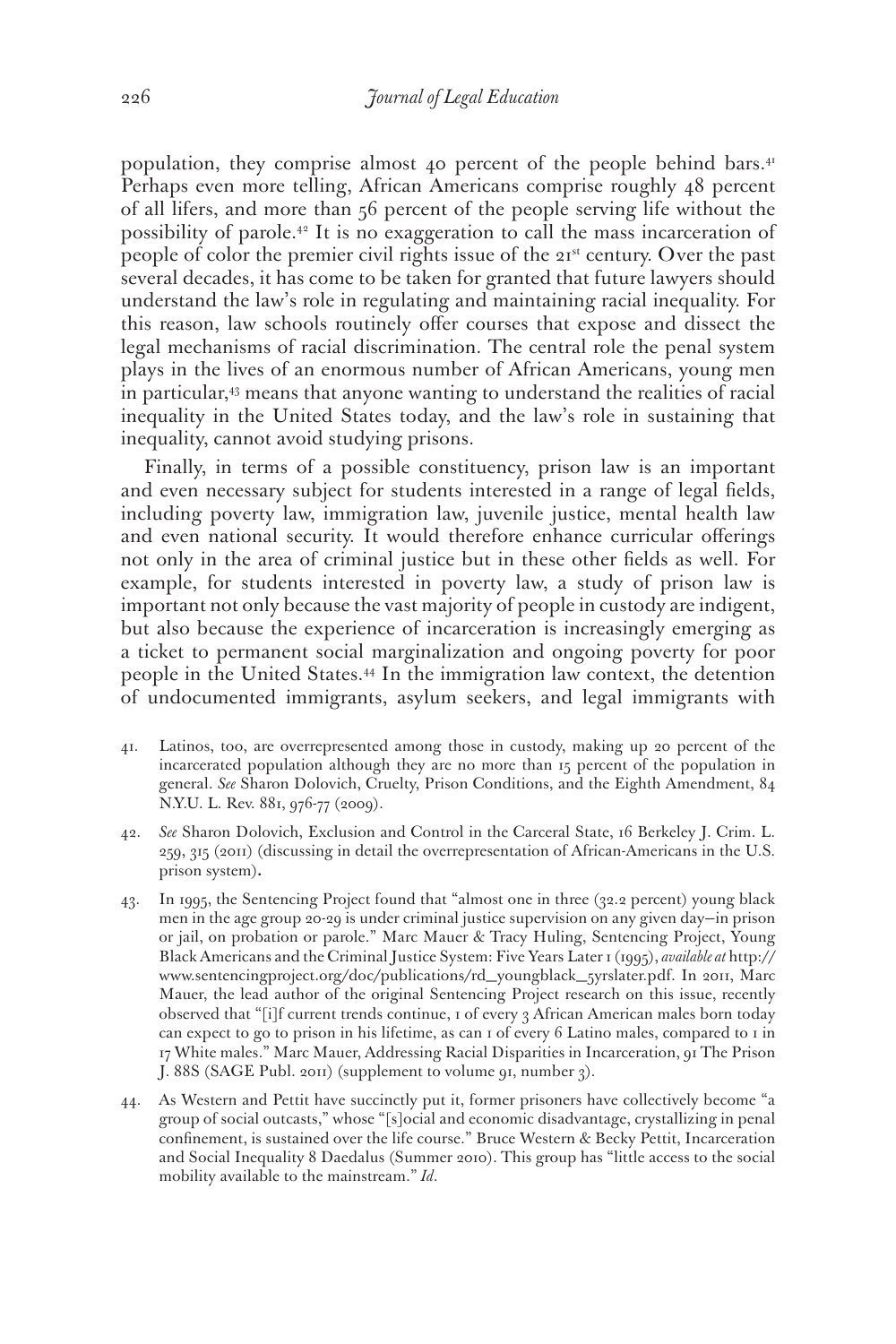prior felony convictions45 has become standard practice, so much so that the web of detention centers administered by the Department of Homeland Security Immigration and Customs Enforcement Division (ICE) has come to rival in size the Federal Bureau of Prisons—itself now the biggest prison system in the country.<sup>46</sup> Moreover, ICE detention centers are increasingly operated by private prison providers who developed their methods running state prisons. As a consequence, the experience of immigration detention is often indistinguishable from the experience of prison. If as a formal matter the legal rights of undocumented immigrants in detention differ considerably from those of convicted criminal offenders, it is an open question what this difference amounts to in practice. The Supreme Court has been clear that pretrial detainees are constitutionally protected from punitive conditions of confinement,47 but courts have consistently interpreted the due process rights of pretrial detainees as equivalent in scope to (and no greater than) the Eighth Amendment rights of convicted offenders.<sup>48</sup> And although the Ninth Circuit has held that "conditions of confinement for [immigration] detainees must be superior not only to [those for] convicted prisoners but also to [those for] pretrial criminal detainees,"49 both the Third and Fifth Circuits have held that immigration detainees are entitled to the same level of protection as pretrial detainees,"50—which, again, is in practice identical to the protections extended to convicted prisoners. Whichever way a given court comes out on this question, the constitutional baseline for conditions in immigration detention is set by the prison law cases.

Even students interested in national security law or international human rights would benefit from an understanding of the legal standards governing prisons.51 The direct influence of domestic prison law on these other areas was

- 45. *See* Sharon Dolovich, Incarceration American-Style, 3 Harv. L. & Policy Rev. 237, 238-29 & n.16 (2009).
- 46. *See* DHS Office of Immigration Statistics, Immigration Enforcement Actions: 2010, at 1 (Annual Report June 2011), *available at* http://www.dhs.gov/xlibrary/assets/statistics/ publications/enforcement-ar-2010.pdf (stating that ICE detained approximately 363,000 foreign nationals in 2010).
- 47. *See* Bell v. Wolfish, 441 U.S. 529, 535-39 (1979); Block v. Rutherford, 468 U.S. 576, 583-84  $(1983)$ .
- 48. *See* Dolovich, *supra* note 41, at 881, 886 n.15 (collecting cases).
- 49. Tom Jawetz, Litigating Immigration Detention Conditions 2 (2008) (citing Jones v. Blanas, 393 F.3d 918 (9th Cir. 2004)), *available at* http://www.law.ucdavis.edu/alumni/alumni-events/ files/MCLE-files/Jawetz\_Detention\_Conditions.pdf.
- 50. *See id.* (citing Dahlan v. DHS, 215 Fed. Appx. 97 (3d. Cir. 2007) (unpublished opinion); Edwards v. Johnson, 209 F.3d 772 (5th Cir. 2000)).
- 51. Although the experience of detainees in Guantanamo and even Abu Ghraib may have seemed *sui generis*, conditions in these facilities are in many ways indistinguishable from what prevails in standard American prisons. For example, the hyper-solitary conditions in which detainees in Guantanamo are held mimic directly the conditions in supermax and other forms of punitive isolation employed in prisons and jails around the country. *See, e.g.*, Gawande, *supra* note 39. And although many Americans reacted with shock and surprise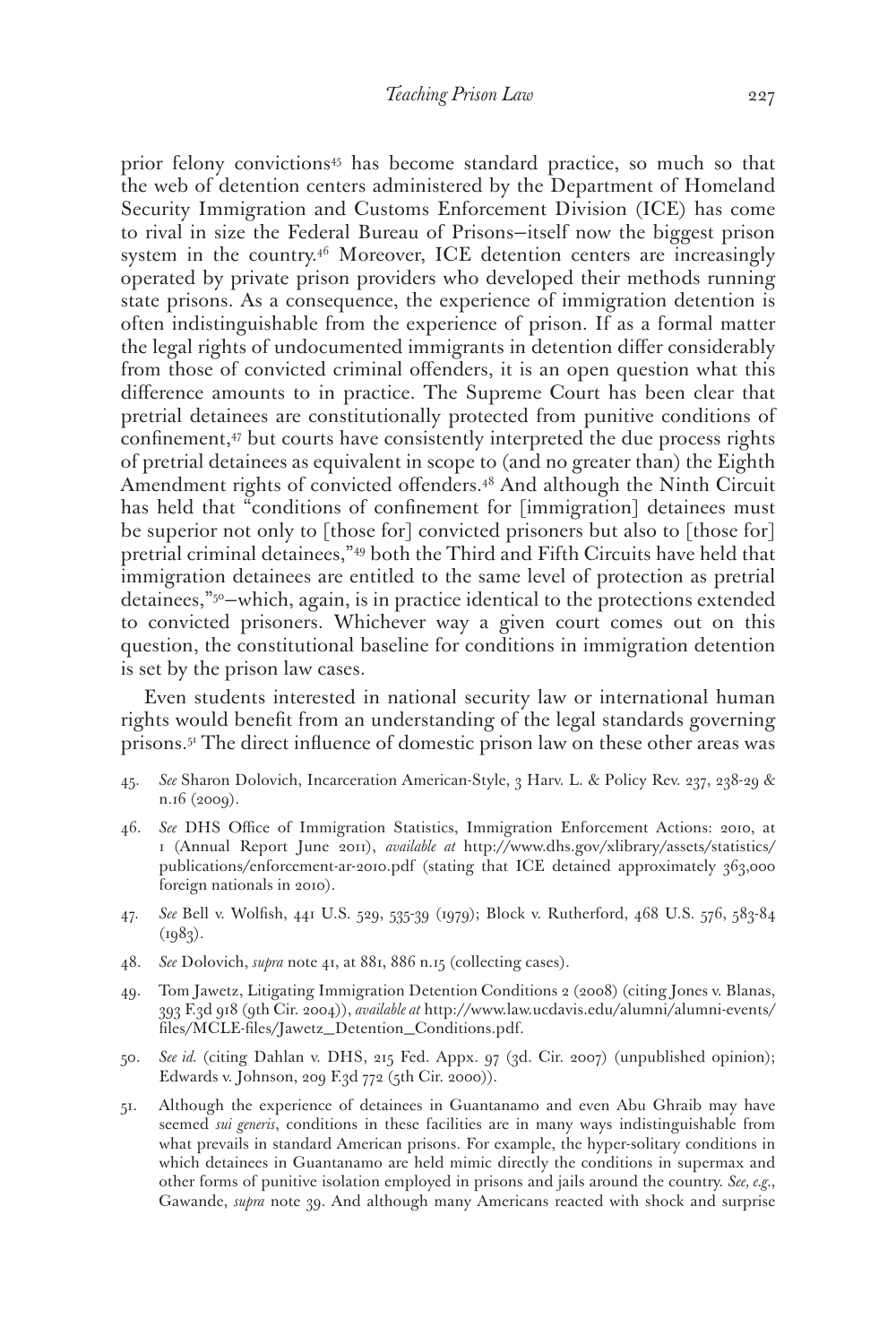made crystal clear in one of the infamous "torture memos" to emerge from the Bush (II) Administration Office of Legal Counsel (OLC). In one such memo, OLC lawyers sought to demonstrate that "interrogation techniques" used against detainees in the "war on terror"—including isolation, hooding, forced nakedness, waterboarding, "[u]sing detainees' individual phobias (such as fear of dogs) to induce stress," and the "use of scenarios designed to convince the detainee that death or severely painful consequences are imminent for him and/or his family"52—were not in violation of applicable federal or international law.53 The memo's author relied heavily on the constitutional standards governing excessive force claims in the prison context, in which the use of force has been held not to violate the Eighth Amendment unless the force was inflicted "maliciously and sadistically for the very purpose of causing harm."54 In reciting this standard, the memo's author emphasized the word "very," thus reinforcing her argument that the "enhanced interrogation methods" then being authorized were not in violation of the Eighth Amendment because, regardless of whether they were malicious and sadistic, they were being imposed to elicit information necessary to protect U.S. citizens from terrorist attacks, and thus were not inflicted "for the *very* purpose of causing harm."55 The memo, moreover, explicitly tied the Administration's interpretation of its

to the revelations of the humiliation and abuse suffered by detainees in Abu Ghraib, those familiar with conditions in American prisons recognized the same forms of abuse of power that are present to a greater or lesser degree in many carceral facilities stateside. *See, e.g.*, Dolovich, *supra* note 41, at 931-35 (arguing that prisons are sites of institutional cruelty and noting in particular the dehumanizing effects of the booking process and its attendant strip search); *see also* James Gilligan, Violence: Our Deadly Epidemic and Its Causes 152-54 (G.P. Putnam 1996) (describing the strip search as a "'status degradation ceremony'" that is "consciously and deliberately intended to terrify and humiliate the new inmate") (quoting Harold Garfinkel, Conditions of Successful Degradation Ceremonies, 61 Am. J. Soc. 420, 420 (1956)).

<sup>52.</sup> Memorandum from Jerald Phifer, LTC, U.S. Army, Dir. J2, to Commander, Joint Task Force 170, Guantanamo, Cuba, on Request for Approval of Counter-Resistance Strategies (Oct. 11, 2002) [hereinafter Phifer memo], *available at* http://www.defense.gov/news/Jun2004/ d20040622doc3.pdf; *reprinted in* The Torture Papers: The Road to Abu Ghraib 227-228 (Karen J. Greenberg & Joshua L. Dratel eds., Cambridge Univ. Press 2005). Waterboarding is referred to in the Phifer memo as "[u]se of a wet towel and dripping water to induce the misperception of suffocation." Phifer memo, *supra* at 2.

<sup>53.</sup> Memorandum from Diane E. Beaver, LTC, Staff Judge Advocate, to Commander, Joint Task Force 170, Guantanamo, Cuba, on Legal Brief on Proposed Counter-Resistance Strategies (Oct. 11, 2002) [hereinafter Beaver memo], *available at* http://www.defense.gov/ news/Jun2004/d20040622doc3.pdf, *reprinted in* The Torture Papers, *supra* note 52, at 229-236. The entire contents of The Torture Papers are available online at http://www.americanbuddha.com/911.torturepaperskarengreen.htm.

<sup>54.</sup> *See* Whitley v. Albers, 475 U.S. 312, 320-21 (1986) (holding that the standard for use of force claims in the context of a prison "disturbance" is "whether force was applied in a good faith effort to maintain or restore discipline or maliciously and sadistically for the very purpose of causing harm") (internal quotations omitted); Hudson v. McMillian, 508 U.S. 1, 6-7 (1992) (extending *Whitley* to all Eighth Amendment claims of "excessive physical force").

<sup>55.</sup> Beaver Memo, *supra* note 53, at 3 (emphasis in original).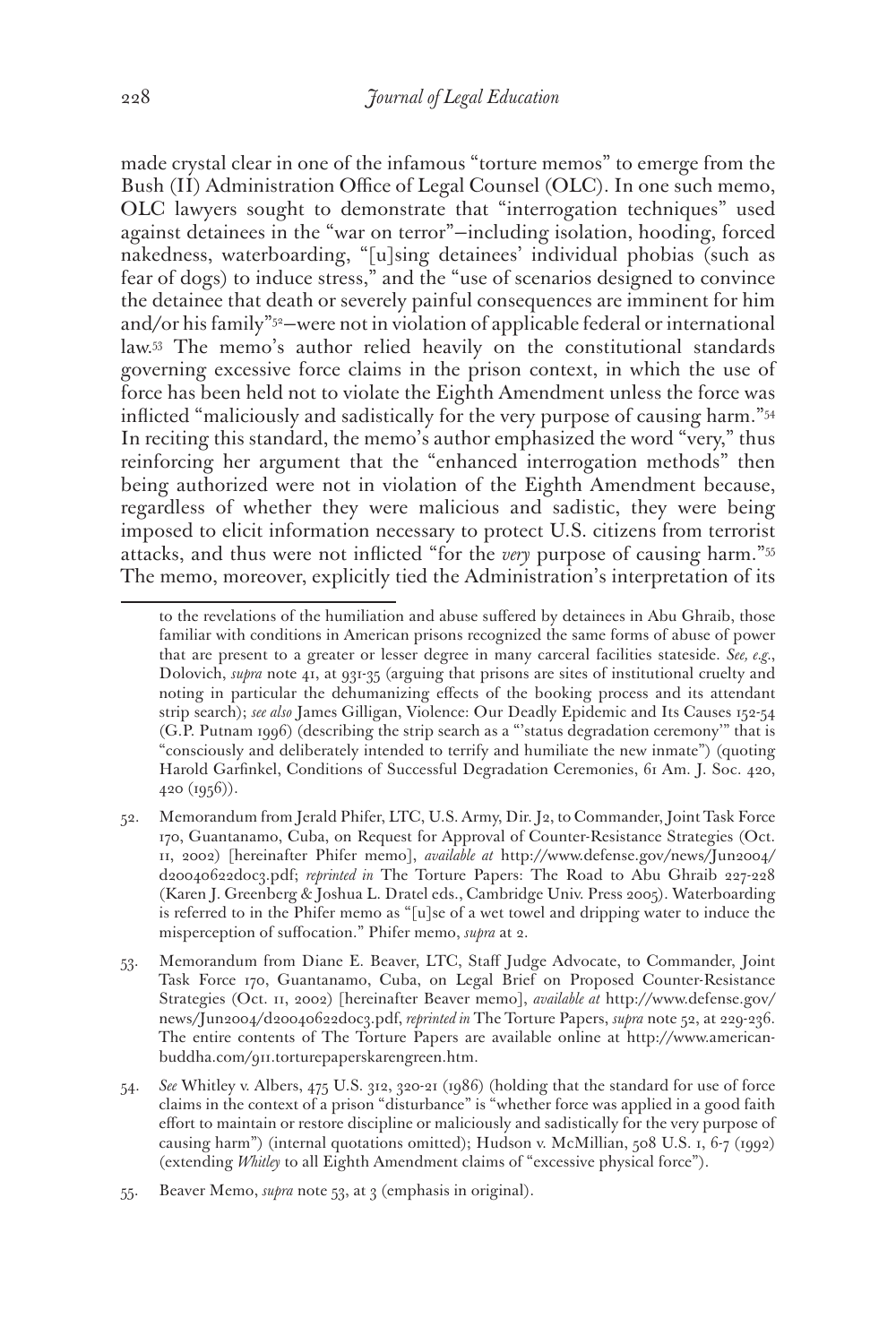obligations under the International Convention Against Torture, and Other Cruel, Inhuman and Degrading Treatment (CAT) to the prevailing Eighth Amendment law governing prisons, explaining that when the U.S. adopted CAT, "it did so deferring to the Eighth Amendment."56 In short, those interested in what the state may legally do to people taken into custody under the auspices of the fight against terrorism would benefit from studying the domestic law governing the treatment of convicted criminal offenders.

Elsewhere, I have written about what I call "society's carceral bargain,"57 by which the state commits to keeping separate from society those individuals singled out for banishment by the criminal justice system, thereby allowing society's remaining members to regard the incarcerated as people about whom they need never spare another thought.<sup>58</sup> This arrangement has an overtly normative cast; to mark someone out for erasure from the public consciousness is to signal that person's exclusion from the category of moral subjects to whom respect and consideration are owed just by virtue of their shared humanity. As a consequence of society's carceral bargain, people in prison or jail come to be collectively regarded as not just non-citizens<sup>59</sup> but also "nonhumans,"<sup>60</sup> who exist beyond the shared public space in both a physical and a moral sense.

This is a troubling posture for a polity that regards itself as a constitutional democracy. And it is one that law schools should set themselves against. In rule of law societies, the law governs all interactions between the state and its citizens. It is the mechanism by which the state constrains private power,  $61$ and also the means through which the state's own power is constrained. In the United States, the law school has become the place where the law's full scope and thus, the exercise of state power—is revealed, examined, and critically assessed. For law schools to omit the law of prisons from their otherwise capacious course offerings is to reproduce the normative exclusion at the core of society's carceral bargain, and to keep prisoners invisible to the very people—future lawyers—best positioned to help vindicate their legal rights.

There are certainly exceptions, law schools that offer classes in this area. The death penalty is widely taught, and I personally know of perhaps two dozen

- 56. *Id.* at 3.
- 57. *See* Dolovich, *supra* note 41, at 892, 922 (introducing the concept of society's carceral bargain); Dolovich, *supra* note 42 (further developing the concept).
- 58. Of course, those who choose to notice the people society has thereby excluded are free to do so. The point is that they need not do so unless they so choose.
- 59. *See supra* note 32.
- 60. *See, e.g.*, Furman v. Georgia, 408 U.S. 238, 272-73 (1972) (Brennan, J., concurring) (explaining that the "barbaric punishments condemned by history" are those that "treat members of the human race as nonhumans, as objects to be toyed with and discarded," and that as such they are "inconsistent with the fundamental premise of the [Eighth Amendment prohibition on cruel and unusual punishment] that even the vilest criminal remains a human being possessed of common human dignity").
- 61. The law achieves this effect through both the criminalization of harmful conduct and the regulation of business and other private enterprise.